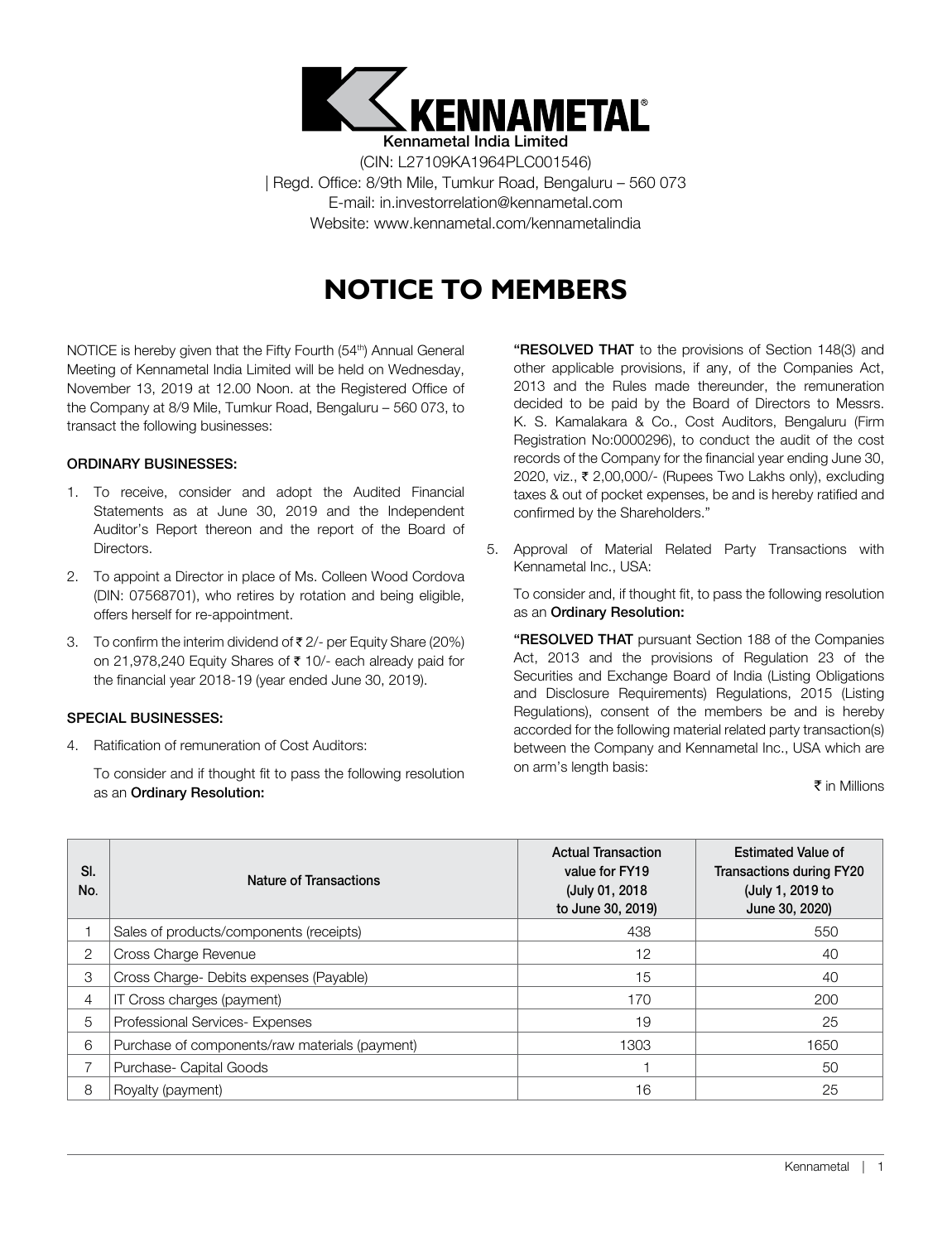

RESOLVED FURTHER THAT the Board of Directors of the Company be and are hereby severally authorized to do all such acts, matters, deeds and things as may be necessary to give effect to the above resolution."

6. Approval of Material Related Party Transactions with Kennametal Europe GmbH:

To consider and, if thought fit, to pass the following resolution as an Ordinary Resolution:

"RESOLVED THAT pursuant to Section 188 of the Companies Act, 2013 and the provisions of Regulation 23 of the Securities and Exchange Board of India (Listing Obligations and Disclosure Requirements) Regulations, 2015 (Listing Regulations), consent of the members be and is hereby accorded for the following material related party transaction(s) between the Company and Kennametal Europe, GmbH which are on arm's length basis:

 $\bar{\tau}$  in Millions

| SI.<br>No. | Nature of Transactions                         | <b>Actual Transaction</b><br>value for FY19<br>(July 01, 2018)<br>to June 30, 2019) | <b>Estimated Value of</b><br><b>Transactions during FY20</b><br>(July 1, 2019 to<br>June 30, 2020) |
|------------|------------------------------------------------|-------------------------------------------------------------------------------------|----------------------------------------------------------------------------------------------------|
|            | Sales of products/components (receipts)        | 647                                                                                 | 850                                                                                                |
| っ          | Purchase of Components/raw materials (payment) | 1905                                                                                | 2500                                                                                               |
| 3          | Cross Charge-Revenue                           | 0.7                                                                                 | 10                                                                                                 |

RESOLVED FURTHER THAT the Board of Directors of the Company be and are hereby severally authorized to do all such acts,

matters, deeds and things as may be necessary to give effect to the above resolution."

 By Order of the Board of Directors For Kennametal India Limited

 Naveen Chandra P Bengaluru General Manager – Legal & Contract Contract Contract Contract Contract Contract Contract Contract Contract Contract Contract Contract Contract Contract Contract Contract Contract Contract Contract Contract Contra August 22, 2019 Company Secretary (ACS – 30057)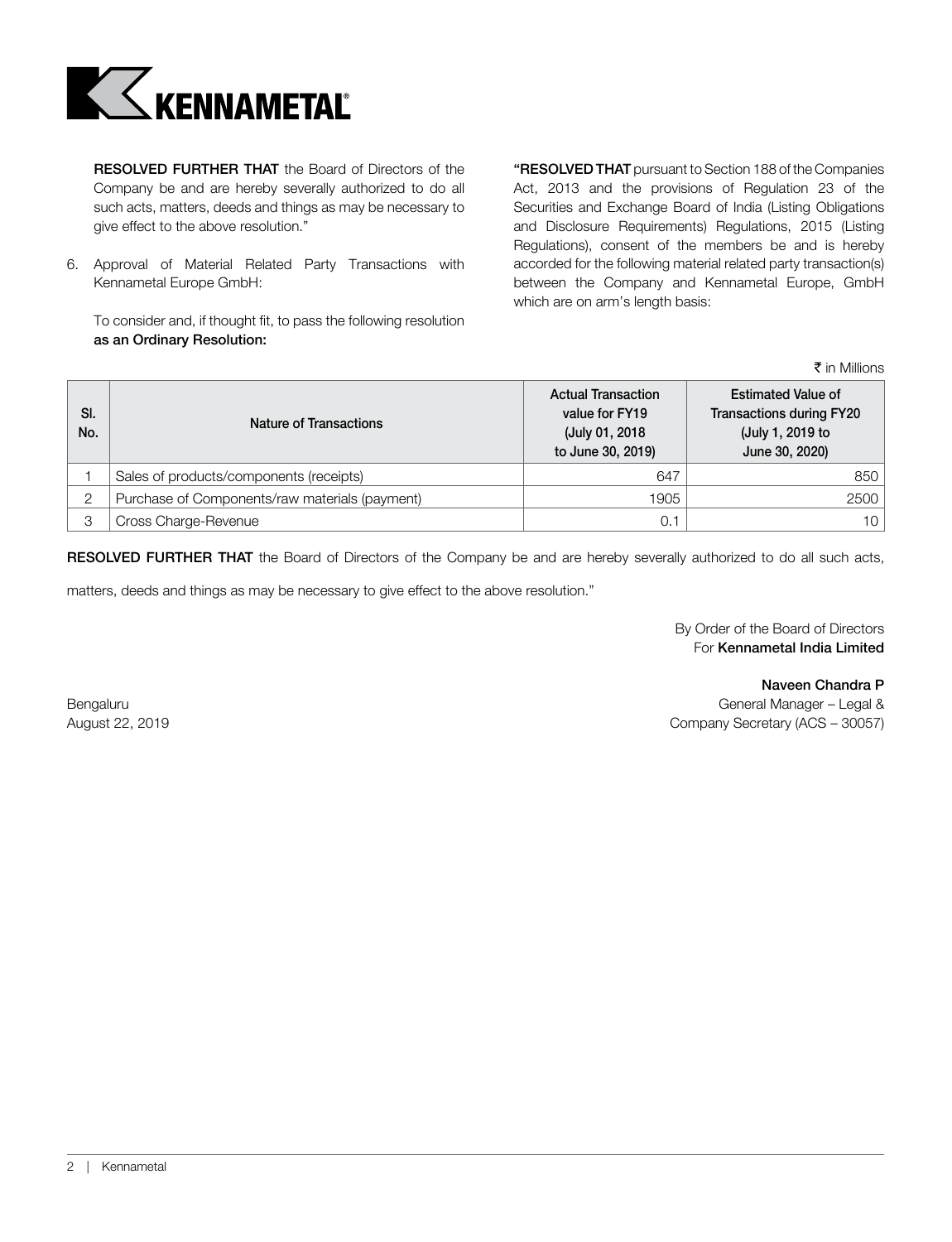

# **NOTES**

- 1. The Register of Members and the Share Transfer Books of the Company will remain closed from Wednesday, November 06, 2019 to Wednesday, November 13, 2019 (both days inclusive) for the purpose of the Annual General Meeting (AGM).
- 2. A MEMBER ENTITLED TO ATTEND AND VOTE AT THE MEETING IS ENTITLED TO APPOINT ONE OR MORE PROXIES TO ATTEND AND VOTE INSTEAD OF HIMSELF/ HERSELF AND THE PROXY NEED NOT BE A MEMBER OF THE COMPANY.

A person can act as proxy on behalf of members not exceeding fifty (50) and holding in the aggregate not more than ten percent of the total share capital of the Company carrying voting rights.

THE PROXY FORM SHOULD BE LODGED WITH THE COMPANY AT LEAST 48 HOURS BEFORE THE SCHEDULED COMMENCEMENT OF THE MEETING.

- 3. The Explanatory Statement pursuant to Section 102 of the Companies Act, 2013, in respect of details relating to Special Businesses is annexed hereto.
- 4. An interim dividend of  $\overline{\tau}2$ /- per equity share of  $\overline{\tau}10$ /- each (20% on the paid-up capital of the Company) was declared by the Board for the financial year ended June 30, 2019 and May 27, 2019 was fixed as Record Date for the said purpose. The said interim dividend was paid on June 04, 2019.
- 5. Pursuant to Sections 124 and 125 of the Companies Act, 2013 read with the Investor Education and Protection Fund Authority (Accounting, Audit, Transfer and Refund) Rules, 2016, the amount of dividends remaining unclaimed for a period of seven years from the date of transferred to the Company's unpaid Dividend Account shall have to be transferred to Investor Education and Protection Fund. Accordingly, the dividend declared for the Financial Year ended June 30, 2012 has been transferred to Investor Education and Protection Fund. Further, shares on which dividends were unclaimed for seven consecutive years were transferred to IEPF Authority as per the requirements of the IEPF Rules.

Members who have not encashed the dividend warrants/ demand drafts for the financial year ended June 30, 2013 onwards are requested to write to the Company giving the necessary details.

Pursuant to The Investor Education and Protection Fund Authority (Accounting, Audit, Transfer and Refund) Rules, 2016, the Company provides/hosts the required details of unclaimed amounts referred to under Section 124 and 125 of the Companies Act, 2013 on its website page at www.kennametal.com/kennametalindia and also on the Ministry of Corporate Affairs (MCA) website in the relevant form every year.

6. Electronic copy of the Notice of the 54th Annual General Meeting of the Company inter alia indicating the process and manner of e-voting along with Attendance Slip and Proxy Form is being sent to all the members whose email IDs are registered with the Company/RTA/Depository Participant(s) for communication purposes unless any member has requested for a hard copy of the same. For members who have not registered their email IDs, physical copies of the Notice of the 54th Annual General Meeting along with Annual Report of the Company inter alia indicating the process and manner of e-voting along with Attendance Slip and Proxy Form is being sent in the permitted mode.

Members may also note that the Notice of the 54th Annual General Meeting and the Annual Report for 2018-19 will also be available on the Company's website page at www.kennametal.com/kennametalindia for download. The physical copies of the aforesaid documents will also be available at the Company's Registered Office in Bengaluru for inspection during normal business hours on working days. Even after registering for e-communication, members are entitled to receive such communication in physical form, upon a request for the same, by post/courier free of cost. For any communication, the Members may also send requests to the Company's investor email id: in.investorrelation@ kennametal.com.

7. The Securities and Exchange Board of India (SEBI) has vide Circular No. SEBI/HO/MIRSD/DOP1/CIR/P/2018/73 dated April 20, 2018, mandated updating of PAN and Bank Particulars in Register of Members. The Shareholders who have not updated their PAN and Bank Account Details are accordingly requested to furnish their PAN and Bank Account Details with our Registrar and Share Transfer Agents in the format shared through a letter sent by the Company to the shareholders.

Updating the Bank particulars will also enable the Company to credit the dividend declared directly to your bank account thereby reducing the risk of loss of dividend warrants.

SEBI has also mandated compulsory dematerialization of Physical Shares by mandating companies not to facilitate transfer/ transmission/ transposition of physical shares unless the said shares are dematerialized with a depository. Shareholders are therefore, requested to dematerialize their physical shareholding so as to ensure hassle free transfer/ Transmission/ transposition of shares.

8. Members may address all matters relating to shares, demat, remat, annual report, etc. to the Company's Registrar & Share Transfer Agent (RTA) at the following address: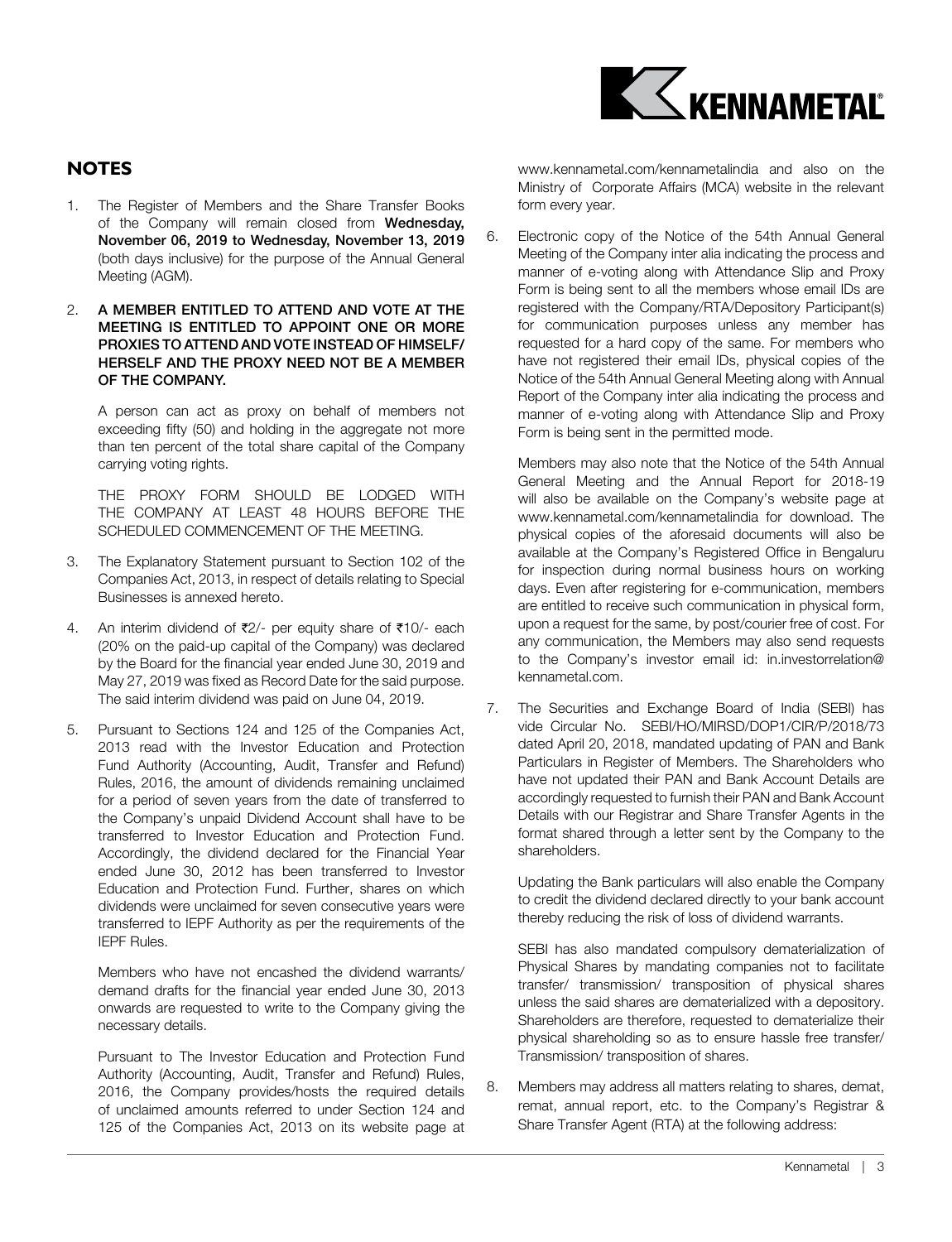

Integrated Registry Management Services Private Limited CIN No: U74900TN2015PTC101466 No.30,'Ramana Residency', 4th Cross, Sampige Road, Malleswaram, Bengaluru- 560003 Tel: +91-80-23460815 – 818, Fax: +91-80-23460819 E-mail: irg@integratedindia.in

For dividend queries and other general matters: The Company Secretary Kennametal India Limited 8/9th Mile, Tumkur Road, Bengaluru - 560 073. Phone: 080-28394321 and 080 22198345, Fax: 080 28397572 E-mail: naveen.c@kennametal.com E-mail: in.investorrelation@kennametal.com

for the purpose of addressing investor complaints and also to take necessary follow-up action.

Members are requested to quote their Registered Folio Number or Demat Account Number & Depository Participant (DP) ID Number in all correspondence.

## 9. Remote E-Voting through electronic mode:

Pursuant to the provisions of Section 108 of the Companies Act, 2013 and Rule 20 & Rule 21 of Companies (Management and Administration) Rules, 2014, the Company is pleased to provide its members the electronic facility to exercise their right to vote at the Annual General Meeting (AGM). The business at the AGM may be transacted through e-voting services provided by Central Depository Services Limited (CDSL). It is hereby clarified that it is not mandatory for a member to vote using the e-voting facility, and a member may avail of the facility at his/her/it's discretion, subject to compliance with the instructions prescribed below:

## The instructions for shareholders voting electronically are as under:

- i. The voting period begins on November 10, 2019 (09.00 A.M.) and ends on November 12, 2019 (05.00 P.M.). During this period, shareholders of the Company, holding shares either in physical form or in dematerialized form, as on the cut-off date (record date) i.e. November 5, 2019 may cast their vote electronically. The remote e-voting module shall be disabled by CDSL for voting thereafter.
- ii. The shareholders should log on to the e-voting website www.evotingindia.com.
- iii. Click on Shareholders.
- iv. Now Enter your User ID
	- a. For CDSL:16 digits beneficiary ID,
	- b. For NSDL:8 Character DP ID followed by 8 Digits Client ID.
	- c. Members holding shares in Physical Form should enter Folio Number registered with the Company.
	- v. Enter the Image Verification as displayed and Click on Login.
	- vi. If you are holding shares in demat form and had logged on to www.evotingindia.com and voted on an earlier voting of any company, then your existing password is to be used.
- vii. If you are a first-time user follow the steps given below:

|                                 | For Members holding shares in Demat<br>Form and Physical Form                                                                                                                                                                                                                                                                                                                                                                                                                                                                                                                                                                                                                           |
|---------------------------------|-----------------------------------------------------------------------------------------------------------------------------------------------------------------------------------------------------------------------------------------------------------------------------------------------------------------------------------------------------------------------------------------------------------------------------------------------------------------------------------------------------------------------------------------------------------------------------------------------------------------------------------------------------------------------------------------|
| <b>PAN</b>                      | Enter your 10-digit alpha-numeric PAN<br>$\bullet$<br>issued by Income Tax Department<br>(Applicable for both demat shareholders<br>as well as physical shareholders)<br>Members who have not updated their<br>PAN with the Company/Depository<br>Participant are requested to use the<br>first two letters of their name and the<br>8 digits of the sequence number in the<br>PAN field.<br>In case the sequence number is less<br>than 8 digits enter the applicable<br>number of 0's before the number after<br>the first two characters of the name in<br>CAPITAL letters. Eg. If your name is<br>Ramesh Kumar with sequence number<br>1 then enter Ra00000001 in the PAN<br>field. |
| <b>DOB</b>                      | Enter the Date of Birth as recorded in<br>$\bullet$<br>your demat account or in the company<br>records for the said demat account or<br>folio in dd/mm/yyyy format.                                                                                                                                                                                                                                                                                                                                                                                                                                                                                                                     |
| Dividend<br><b>Bank Details</b> | Enter the Dividend Bank Details as<br>$\bullet$<br>recorded in your demat account or in<br>the company records for the said demat<br>account or folio.<br>Please enter the DOB or Dividend Bank<br>Details in order to login. If the details<br>are not recorded with the depository<br>or company, please enter the member<br>id / folio number in the Dividend Bank<br>details field as mentioned in instruction<br>(iv).                                                                                                                                                                                                                                                             |

viii. After entering these details appropriately, click on "SUBMIT" tab.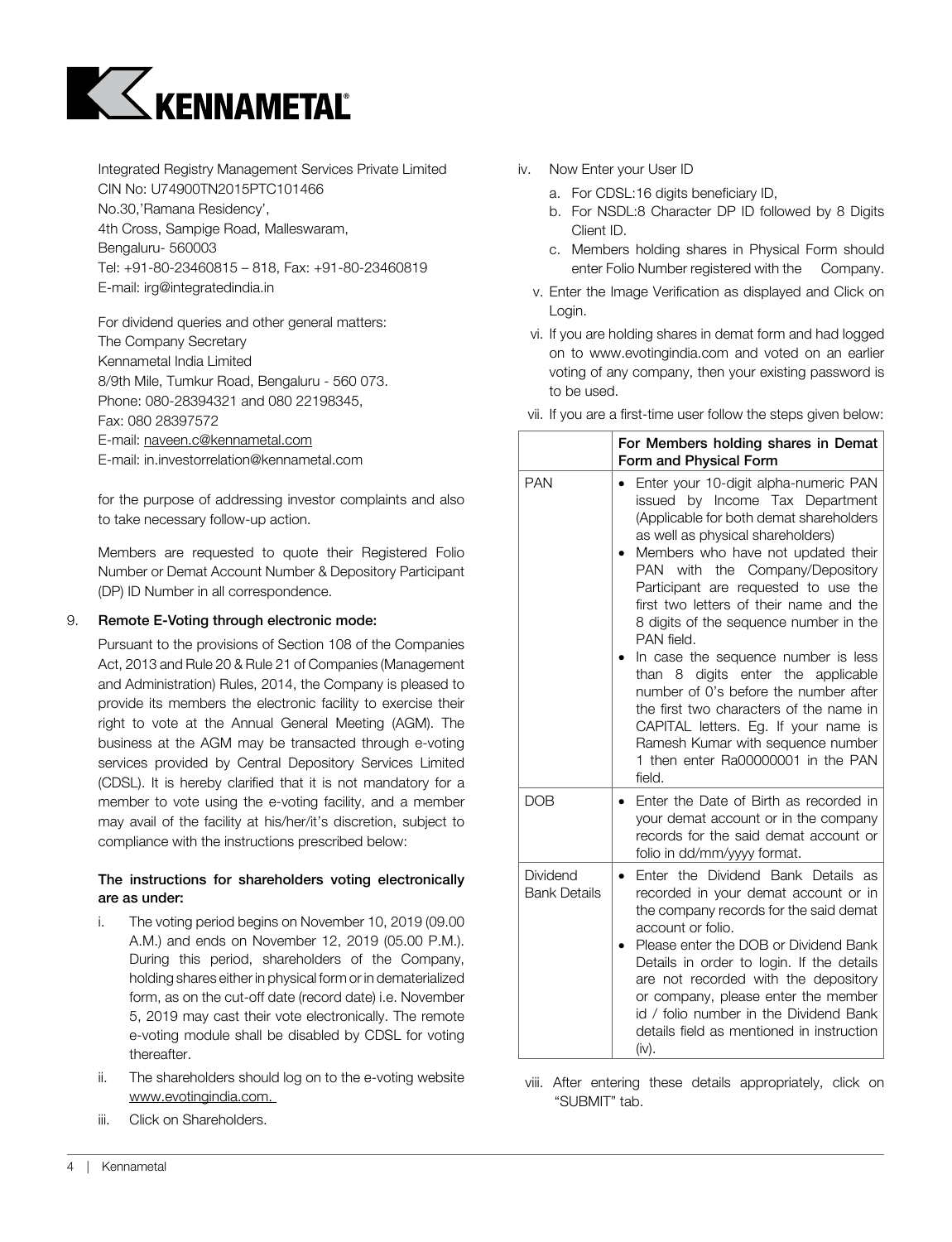

- ix. Members holding shares in physical form will then directly reach the Company selection screen. However, members holding shares in demat form will now reach 'Password Creation' menu wherein they are required to mandatorily enter their login password in the new password field. Kindly note that this password is to be also used by the demat holders for voting for resolutions of any other company on which they are eligible to vote, provided that company opts for e-voting through CDSL platform. It is strongly recommended not to share your password with any other person and take utmost care to keep your password confidential.
- x. For Members holding shares in physical form, the details can be used only for e-voting on the resolutions contained in this Notice.
- xi. Click on the EVSN for the relevant <Company Name> on which you choose to vote.
- xii. On the voting page, you will see "RESOLUTION DESCRIPTION" and against the same the option "YES/NO" for voting. Select the option YES or NO as desired. The option YES implies that you assent to the Resolution and option NO implies that you dissent to the Resolution.
- xiii. Click on the "RESOLUTIONS FILE LINK" if you wish to view the entire Resolution details.
- xiv. After selecting the resolution, you have decided to vote on, click on "SUBMIT". A confirmation box will be displayed. If you wish to confirm your vote, click on "OK", else to change your vote, click on "CANCEL" and accordingly modify your vote.
- xv. Once you "CONFIRM" your vote on the resolution, you will not be allowed to modify your vote.
- xvi. You can also take out print of the voting done by you by clicking on "Click here to print" option on the Voting page.
- xvii. If Demat account holder has forgotten the same password, then Enter the User ID and the image verification code and click on Forgot Password & enter the details as prompted by the system.
- xviii. Shareholders can also cast their vote CDSL's mobile app m-Voting available for android based mobiles. The m-Voting app can be downloaded from Google Play Store. Please follow the instructions as prompted by the mobile app while voting on your mobile.
- xix. Note for Non Individual Shareholders and Custodians
	- Non-Individual shareholders (i.e. other than Individuals, HUF, NRI etc.) and Custodian are required to log on to www.evotingindia.com and register themselves as Corporates.
	- o A scanned copy of the Registration Form bearing the stamp and signature of the entity should be emailed to helpdesk.evoting@cdslindia.com.
	- o After receiving the login details a compliance user should be created using the admin login and password. The Compliance user would be able to link the account(s) for which they wish to vote on.
	- o The list of accounts should be mailed to helpdesk. evoting@cdslindia.com and on approval of the accounts they would be able to cast their vote.
	- o A scanned copy of the Board Resolution and Power of Attorney (POA) which they have issued in favour of the Custodian, if any, should be uploaded in PDF format in the system for the scrutinizer to verify the same.
- xx. Any person, who acquires equity shares of the Company and become Member of the Company after dispatch of the Notice and holding shares as on the cut-off date i.e. November 05, 2019 may follow the same instructions as mentioned above for e-Voting.
- xxi. In case you have any queries or issues regarding e-voting, you may refer the Frequently Asked Questions ("FAQs") and e-voting manual available at www.evotingindia.com, under help section or write an email to helpdesk.evoting@cdslindia.com
- xxii. The voting rights of the shareholders shall be in proportion to their shares of the paid-up equity share capital of the Company as on the cut-off date i.e. November 05, 2019.
- xxiii. Mr. Vijayakrishna K T, Practicing Company Secretary has been appointed as Scrutinizer to scrutinize the e-voting process in a fair and transparent manner.
- xxiv. The Chairman shall, at the AGM, at the end of discussion on the resolutions on which voting is to be held, allow voting with the assistance of scrutinizer, by use of "Ballot Paper" for all those members who are present at the AGM but have not cast their votes by availing the remote e-voting facility.
- xxv. The scrutinizer shall within a period of not exceeding Forty-Eight (48) hours from the conclusion of the e-voting period unblock the votes in the presence of at least two witnesses not in employment of the Company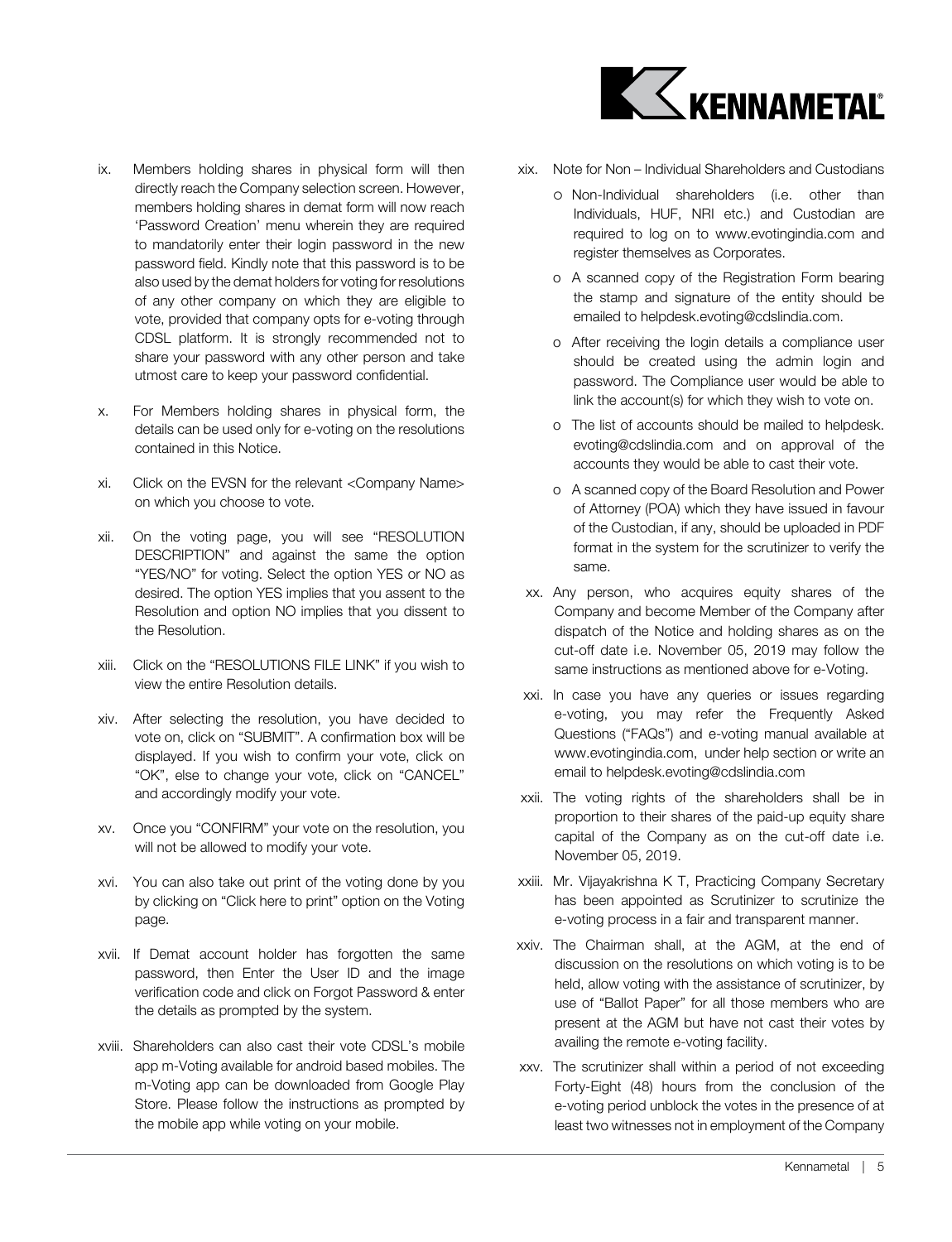

and make a scrutinizer's report of the votes cast in favour or against, if any, forthwith to the Chairman of the Company or the officials authorized by him.

The results of the e-voting along with the scrutinizer's report shall be placed on the Company's website www.kennametal.com/kennametalindia and on the website of CDSL: www.cdslindia.com within Forty Eight (48) hours from the conclusion of the AGM of the Company. The results will also be communicated to the stock exchange where the shares of the Company are listed.

- 10. Corporate members intending to send their authorized representative(s) to attend the Meeting are requested to send a certified copy of the Board Resolution authorizing their representative to attend and vote on their behalf at the Meeting.
- 11. In case of joint shareholders attending the Meeting, only such joint holder who is higher in the order of names will be entitled to vote.
- 12. The Members, who have voted electronically, are not eligible to vote by ballot paper.
- 13. The Register of Directors and Key Managerial Personnel and their shareholding, maintained under Section 170 of the Companies Act, 2013, will be available for inspection by the members at the AGM.
- 14. The brief resume of directors seeking appointment/ reappointments as required under SEBI (LODR) Regulations, 2015 is set out at "Annexure A" to this notice.
- 15. Members / Proxy holders are requested to produce at the entrance of the venue the enclosed attendance slip duly signed.
- 16. Members are requested to bring their copies of the annual report to the AGM.
- 17. Every person holding equity shares of the Company and whose name is entered:
- a. As a beneficial owner as at the end of business hours on November 05, 2019, as per the list to be furnished by NSDL/CDSL in respect of shares held in dematerialized form.
- b. As members in the register of members of the Company after giving effect to valid share transfers lodged with the Company, on or before November 05, 2019 shall only be entitled to attend the AGM in person or through his/ her proxy.
- 18. The identity / signature of the members holding shares in demat form are liable for verification with the specimen signatures furnished by NSDL/CDSL. Such members are advised to bring the Depository Participant (DP ID), account number (Client ID) and the relevant identity card to the AGM for easier identification and recording of attendance at the AGM.
- 19. Pursuant to Section 72 of the Companies Act, 2013, members are entitled to make a nomination in respect of shares held by them. Members desirous of making a nomination are requested to send their requests in Form No. SH.13, pursuant to the Rule 19(1) of the Companies (Share Capital VCDXZ and Debentures) Rules, 2014 (which will be made available on request) to the RTA of the Company.
- 20. Members requiring information or clarification with regard to the audited accounts and operations of the Company are requested to write to the Company Secretary at the Registered Office of the Company at least five days before the date of the meeting to enable the Company to keep the information ready.

 By Order of the Board of Directors For Kennametal India Limited

#### Naveen Chandra P

Bengaluru General Manager – Legal & August 22, 2019 Company Secretary (ACS – 30057)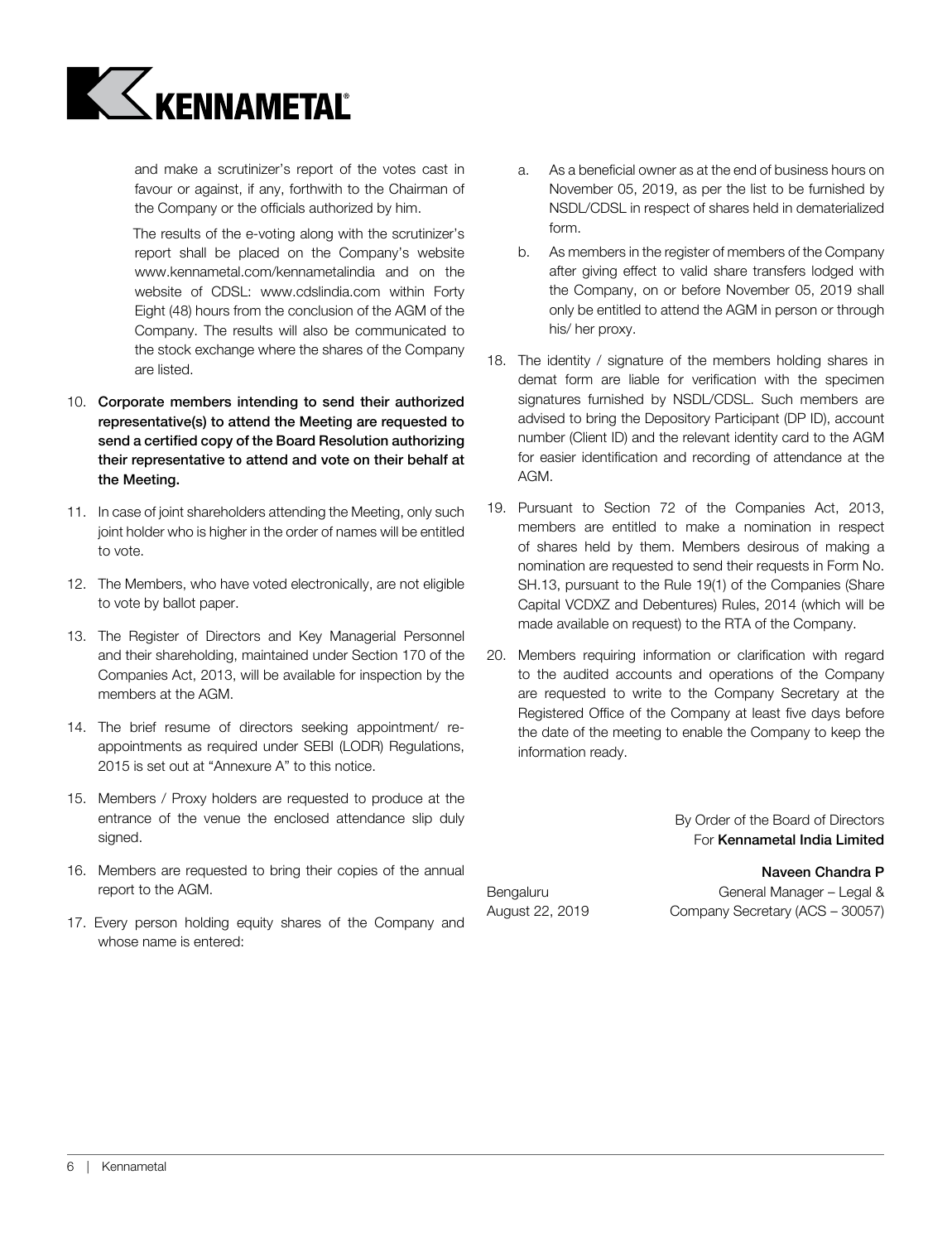

# **Explanatory Statement as required under Section 102 of the Companies Act, 2013 and Rules made thereunder**

#### Item No. 4

The Board of Directors of the Company on the recommendation of the Audit Committee, approved the appointment and remuneration of Messrs. K. S. Kamalakara & Co., Cost Auditors, Bengaluru (FRN: 0000296), to conduct the audit of the cost records of the Company for the financial year ending June 30, 2020 and have in this regard approved payment of INR 2,00,000 (excluding taxes & out of pocket expenses) as cost audit fees for FY20. In terms of the provisions of Section 148(3) of the Companies Act, 2013 read with Rule 14 (a) (ii) of The Companies (Audit and Auditors) Rules, 2014, the remuneration payable to the Cost Auditor as approved by the Board of Directors is to be ratified by the Members of the Company. Accordingly, the Members are requested to ratify the remuneration payable to the Cost Auditors for the financial year 2020 as set out in the Resolution aforesaid.

None of the Directors, Key Managerial Personnel of the Company and their relatives, are in any way concerned or interested financially or otherwise in the said Resolution.

The Board of Directors recommends the Ordinary Resolution set out at Item No. 4 of the Notice for approval by the Members.

## Item No.s 5 & 6

As a part of its regular business, the Company purchases/sells raw materials, hard metal products, avails/renders services from/to Kennametal Inc. and Kennametal Europe GmbH, at arm's length basis. For the Financial Year 2019-20 ("on-going transaction") the Audit Committee has reviewed and approved the transactions as mentioned in the resolutions set out under Item No.s 5 & 6 of the Notice, at is meeting held on August 22, 2019.

Kennametal Inc. and Kennametal Europe GmbH are related to the Company as per Regulation 23 of SEBI (LODR) Regulations, 2015.

An analysis of all the related party transactions (RPT) entered into/by the Company during FY19 and the basis of charge was undertaken through a third-party professional firm. The Audit Committee upon review of such analysis is of the view that all related party transactions by the Company are at Arm's length basis.

In 53<sup>rd</sup> Annual General Meeting of the Company held on November 9, 2018, Shareholders approved all Material Related Party Transactions for a period of 3 years, However the Actual Value of Material Related Party transactions during FY19 and those expected during FY20 are likely to exceed the limits approved by the Shareholders hitherto.

The Board of Directors at its Meeting held on August 22, 2019, reviewed the actual value of transactions for FY19 and estimated value of the transactions on annual basis effective FY20 in detail, for recommending the same to the shareholders of the Company for their approval. The figures are articulated in the table which is made part of the resolution.

As per Regulation 23(1) SEBI (LODR) Regulations, 2015, the transactions with Kennametal Inc. and Kennametal Europe GmbH are material in nature as these transactions on cumulative basis are likely to exceed 10% of the annual turnover as per the last audited financial statements of the Company.

Therefore, in terms of Regulation 23(4) of Listing Regulations, the transactions with the said related parties require the approval of members of the Company by a resolution passed in the general meeting.

As per Listing Regulations, all entities falling under the definition of Related Parties shall not vote to approve the relevant transaction irrespective of whether the entity is a party to the particular transaction or not and accordingly the promoters shall not vote on the resolutions set out at Item Nos. 5 & 6.

| <b>Particulars</b>                                                                                                                         | Information                                                                                                     |
|--------------------------------------------------------------------------------------------------------------------------------------------|-----------------------------------------------------------------------------------------------------------------|
| Description of the Related Parties                                                                                                         | Kennametal Inc. and Kennametal Europe GmbH                                                                      |
| Nature of relationship                                                                                                                     | Holding Company and its group companies (e.g. subsidiaries, associate<br>companies and joint venture companies) |
| Period for which the shareholders' approval is<br>sought                                                                                   | July 1, 2019 to June 30, 2020                                                                                   |
| Nature<br>and Particulars of transactions with<br>Kennametal Inc. USA, Kennametal Europe GmbH<br>and other members of the Kennametal Group | Payments: - Purchase of Components/raw materials, IT Cross charges,<br>Royalty, Cross charge -expenses,         |
| ("RPTs")                                                                                                                                   | Receipt: - Sales of products/components, Cross charge -expenses                                                 |

#### The following information is placed before the shareholders.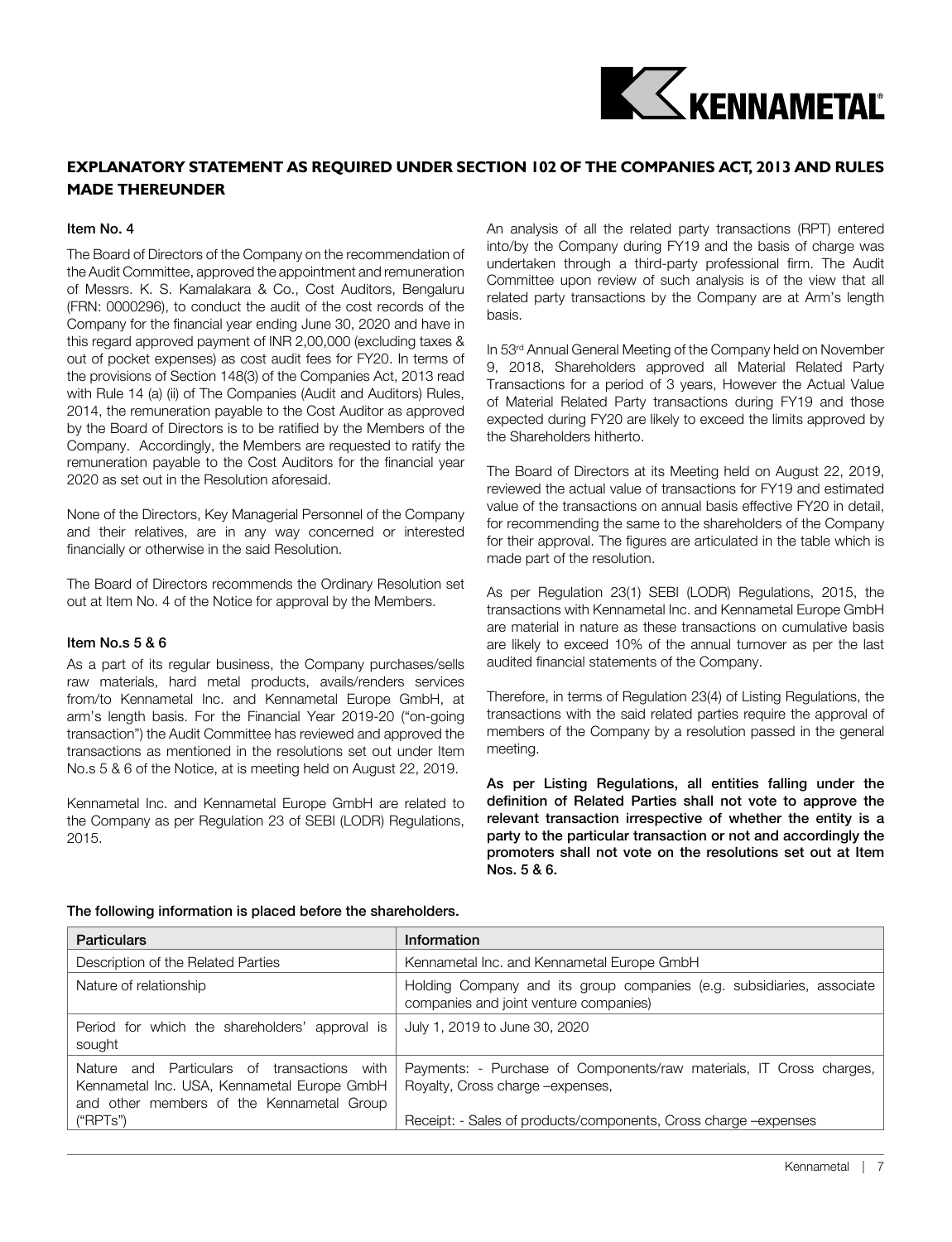

| <b>Particulars</b>                                                                                                 | Information                                                                                                                                                                                                                                                                                                                                                                                                                                                                                                           |
|--------------------------------------------------------------------------------------------------------------------|-----------------------------------------------------------------------------------------------------------------------------------------------------------------------------------------------------------------------------------------------------------------------------------------------------------------------------------------------------------------------------------------------------------------------------------------------------------------------------------------------------------------------|
| Material terms of the RPTs                                                                                         | Terms and conditions are similar for both the related parties. Salient Terms are<br>given in the Board's Report.                                                                                                                                                                                                                                                                                                                                                                                                      |
| Duration of these RPTs have been continued from<br>the past                                                        | These transactions have been undertaken by the Company from time to time<br>depending on the needs of business.                                                                                                                                                                                                                                                                                                                                                                                                       |
| Estimated Monetary value of such RPTs                                                                              | Considering the business phenomenon being dynamic and the nature of<br>industry / business in which the Company operates, the Company expects the<br>level of transactions with Kennametal Inc. and Kennametal Europe GmbH to<br>be above the materiality threshold as prescribed under the Listing Regulations.<br>Therefore, the approval of the Members is sought for an aggregate value of<br>transactions for FY20 for 5,940 Million (Kennametal Inc. 2,580 Million and<br>Kennametal Europe GmbH 3360 Million). |
| Whether the transactions have been approved by<br>the Audit Committee                                              | Yes. The Audit Committee has granted omnibus approval as per the prevailing<br>legal requirements. The proposed RPTs are in accordance with the RPT Policy<br>of the Company.                                                                                                                                                                                                                                                                                                                                         |
| Any other Information relevant or important for the<br>Members to make a decision on the proposed<br>transactions. | The details of Related Party Transactions are given in Note no. 35 (Standalone)<br>& 37 (Consolidated) to the Notes to the Financial Statements for the year<br>2018-19.                                                                                                                                                                                                                                                                                                                                              |

The proposed RPTs are in the ordinary and normal course of business and on arm's length basis and play a significant role in the Company's business operations and accordingly the Board recommends the Ordinary Resolution set forth in item No. 5 and 6 of the Notice for the approval of the Members in terms of Regulation 23 of the Listing Regulations.

None of the Directors or Key Managerial Personnel of the Company except Mr. Alexander Broetz, Mr. D. Parameswar Reddy and Ms. Colleen Wood Cordova (being Nominees of Kennametal Inc. on the Board of the Company) and their relatives may be deemed to be concerned or interested, directly or indirectly, in this Resolution.

The Members' approval is solicited for the resolutions at Item Nos. 5 and 6 of the accompanying Notice as Ordinary Resolutions.

This Explanatory Statement may also be regarded as a disclosure under SEBI (LODR) Regulations, 2015.

 By Order of the Board of Directors For Kennametal India Limited

 Naveen Chandra P Bengaluru General Manager – Legal & Contract Contract Contract Contract Contract Contract Contract Contract Contract Contract Contract Contract Contract Contract Contract Contract Contract Contract Contract Contract Contra August 22, 2019 Company Secretary (ACS – 30057)

# **Annexure A**

## **Brief Particulars of Directors seeking appointment/re-appointment**

| Name of the Director        | Ms. Colleen Wood Cordova                                                                                                                                                                                                                                                                                                                                                         |
|-----------------------------|----------------------------------------------------------------------------------------------------------------------------------------------------------------------------------------------------------------------------------------------------------------------------------------------------------------------------------------------------------------------------------|
| Date of Birth               | April 5, 1958                                                                                                                                                                                                                                                                                                                                                                    |
| Relationship with Directors | None                                                                                                                                                                                                                                                                                                                                                                             |
| Experience                  | Current Position held: Vice President Global Heavy Industries, Industrial Business,<br>Kennametal Inc.                                                                                                                                                                                                                                                                           |
|                             | In the past years she has held various positions including Vice President and<br>GM, North America Commercial Operations, Vice President of Global Product<br>Management and Industrial Marketing, Vice President of Marketing EMEA and Vice<br>President of Energy Infrastructure. She joined as a President of Conforma Clad,<br>Division of Kennametal Inc. in the year 2006. |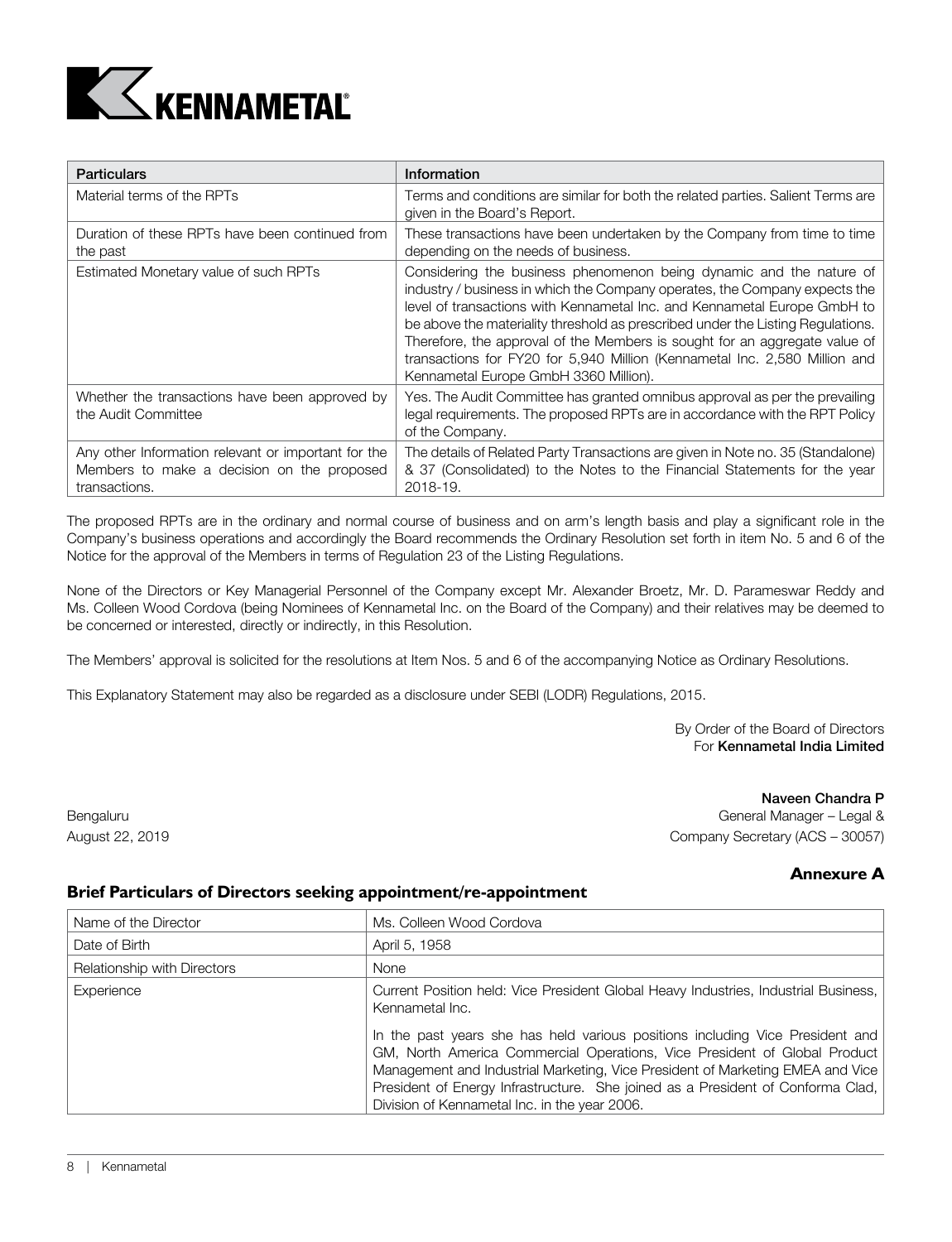

|                                                                   | Prior to joining Kennametal Inc., she served with various organizations and handled<br>various roles as Vice President- Marketing and GM of Toxicology in Gene Logic,<br>as GM-Adsorbents in W.R. Grace and as Market Segment Leader in Allied Signal<br>Inc. She has over 30 years of enriched experience in the fields of Sales and<br>Marketing and General Management and makes time to mentor female<br>employees in the Kennametal organization. |  |  |
|-------------------------------------------------------------------|--------------------------------------------------------------------------------------------------------------------------------------------------------------------------------------------------------------------------------------------------------------------------------------------------------------------------------------------------------------------------------------------------------------------------------------------------------|--|--|
|                                                                   | She is also an Advisory Board Member on the Product Management Executive<br>Board established by Sequent Learning Networks, United States and a<br>recipient of the 2013 Woman in Manufacturing STEP Award presented by the<br>Society of Manufacturing Engineers and the Manufacturing Institute.                                                                                                                                                     |  |  |
| Expertise in specific functional area                             | Sales, Marketing and Leadership                                                                                                                                                                                                                                                                                                                                                                                                                        |  |  |
| Qualifications                                                    | Ms. Cordova holds a Master of Science in Chemical Engineering from Virginia<br>Polytechnic Institute and State University and also holds a Master of Business<br>Administration (MBA) in International Marketing from University of Richmond-<br><b>Robins School of Business.</b>                                                                                                                                                                     |  |  |
| List of Directors and Memberships of Board<br>Committees in India | <b>None</b>                                                                                                                                                                                                                                                                                                                                                                                                                                            |  |  |
| No. of Shares held                                                | <b>NIL</b>                                                                                                                                                                                                                                                                                                                                                                                                                                             |  |  |

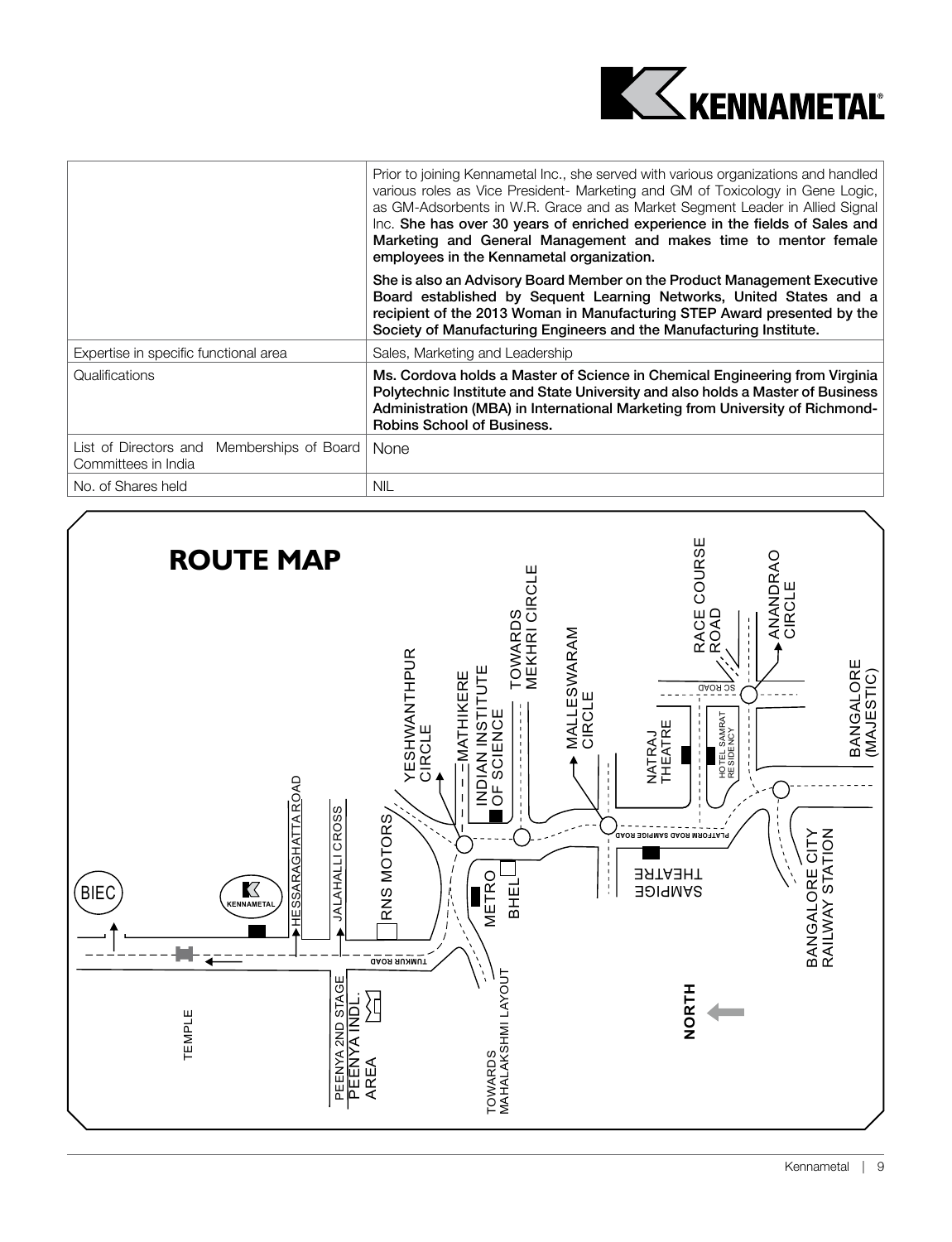

#### To the kind attention of the Members of the Company holding shares in physical form:

As you all aware, the shares of the Company are mandated by the Securities and Exchange Board of India (SEBI) for trading in dematerialized form by all Members.

We give below a brief overview of Depository, Depository Participants and Dematerialization (Demat) of Shares in order to encourage Members of the Company to convert their physical holdings to Demat form.

Depository/ Depository Participant:

A Depository can be compared to a bank. A Depository holds securities (like shares, debentures, bonds, Government Securities, units etc.) of Members in electronic form. Besides holding securities, a Depository also provides services related to transactions in securities. In India National Securities Depository Limited (NSDL) and Central Depository Services (India) Limited (CDSL) are the 2 Depositories.

A Depository interfaces with the members through its agents called Depository Participants (DPs). If a member wants to avail the services offered by the Depository, the member has to open an account with a DP. This is similar to opening an account with any branch of a bank in order to utilize the bank's services. NSDL/ CDSL provides its services to members through its agents called Depository Participants (DPs).

These agents are appointed by NSDL/CDSL with the approval of SEBI. According to SEBI Regulations, amongst others, 3 categories of entities i.e. Banks, Financial Institutions and Members of Stock Exchanges [brokers] registered with SEBI can become DPs. You can get a list of DPs from NSDL's/CDSL's office or from their respective websites viz., at www.nsdl.co.in and www.cdslindia.com.

You can select your DP to open a Demat account just like you select a bank for opening a savings account. Some of the important factors for selection of a DP can be: Convenience - Proximity to your office/residence, business hours; Comfort - Reputation of the DP, past association with the organization, whether the DP is in a position to give the specific service you may need? ; Cost - The service charges levied by DP and the service standards.

You can approach any DP of your choice and fill up an account opening form. At the time of opening an account, you may have to sign an agreement with the DP in a NSDL/CDSL prescribed standard agreement, which details you and your DPs rights and duties. You will have to submit the documents relating to Proof of Identity, Proof of Address, Passport size photographs etc., with the prescribed account opening form.

Procedure and Benefits of Dematerialization (Demat) of shares are given below:

- 1. Demat is a process by which shares/securities held in physical form are cancelled and destroyed and the ownership thereof is retained in fungible form in a Depository by way of electronic balances.
- 2. The benefits of Demat are:
	- Elimination of bad deliveries:
	- Elimination of all risks associated with physical certificates;
	- No stamp duty on transfers;
	- Immediate transfer and trading of shares;
	- Faster disbursement of non-cash corporate benefits like rights, bonus etc.,
	- Periodic status reports and information available on internet;
	- Ease related to change of address of member;
	- Elimination of problems related to transmission of demat shares and ease in pledging the shares.
- 3. Procedure for getting demat shares in the name of legal heirs in the event of death of sole beneficial owner with nomination:
	- If the value of shares of the Company as on date of application is up to  $\bar{\tau}$  5 Lakhs, the legal heirs should submit the following documents to the DP: Notarized copy of the death certificate; Transmission Request Form (TRF); Affidavit- to the effect of the claim of legal ownership to the shares; Deed of indemnity – Indemnifying the depository and DP; NOC from legal heirs, if applicable or family settlement deed duly executed by all legal heirs of the deceased beneficial owner.
	- If the value of the shares of the Company as on date of application is more than  $\bar{\tau}$  5 Lakhs, the legal heirs should additionally submit one of the following documents to the DP: Surety Form; Succession certificate; Probated will and Letter of administration.

We sincerely hope that the above information is useful and helpful to our Members of the Company. Members holding shares in physical form are advised to dematerialize their shares to avoid the risks associated with the physical holding of such share certificates.

The Securities and Exchange Board of India (SEBI) has mandated the submission of Permanent Account Number (PAN) by every participant in securities market. Members holding shares in physical form can submit their PAN details to the Company's Registrar and Transfer Agent (R&T).

> By Order of the Board of Directors For Kennametal India Limited

 Naveen Chandra P Bengaluru General Manager – Legal & August 22, 2019 Company Secretary (ACS – 30057)